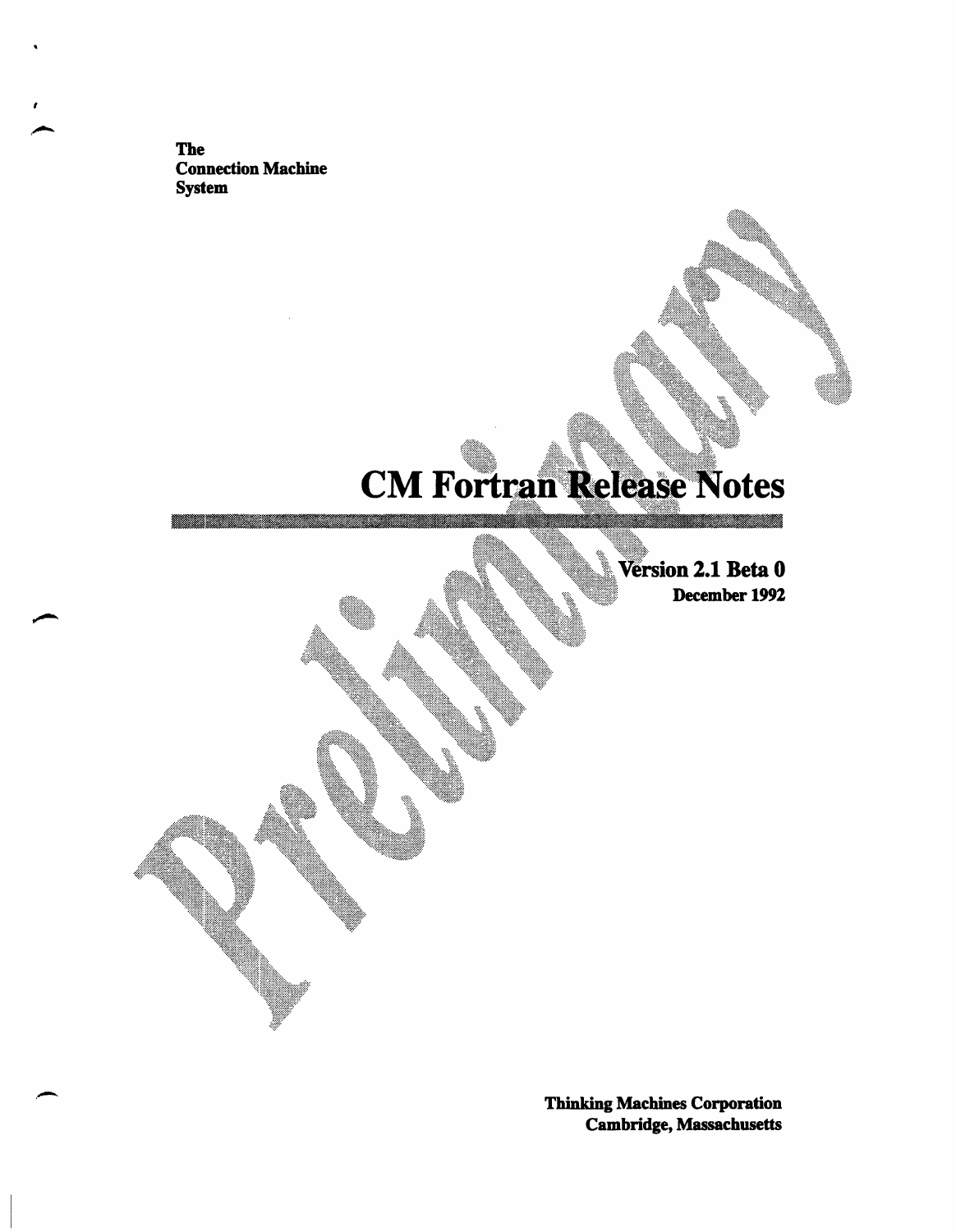#### . . . .. .. .. . .. ... I... ... ... ... .. .. .. .. ..... .. .. .. ..

#### PRELIMINARY DOCUMENTATION

The information in this document is subject to change without notice and should not be construed as a commitment by Thinking Machines Corporation. Thinking Machines assumes no liability for errors in this document.

This document does not describe any product that is currently available from Thinking Machines Corporation, and Thinking Machines does not commit to implement the contents of this document in any product.

Connection Machine® is a registered trademark of Thinking Machines Corporation. CM, CM-2, CM-200, CM-5, CM-5 Scale 3, and DataVault are trademarks of Thinking Machines Corporation. CMosr, CMAX, and Prism are trademarks of Thinking Machines Corporation.  $C^{\star\,bigcirc}$  is a registered trademark of Thinking Machines Corporation. Paris, \*Lisp, and CM Fortran are trademarks of Thinking Machines Corporation. CMMD, CMSSL, and CMX11 are trademarks of Thinking Machines Corporation. Scalable Computing (SC) is a trademark of Thinking Machines Corporation. Thinking Machines® is a registered trademark of Thinking Machines Corporation. SPARC and SPARCstation are trademarks of SPARC International, Inc. Sun, Sun-4, and Sun Workstation are trademarks of Sun Microsystems, Inc. UNIX is a registered trademark of UNIX System Laboratories, Inc.

Copyright © 1992 by Thinking Machines Corporation. All rights reserved.

Thinking Machines Corporation 245 First Street Cambridge, Massachusetts 02142-1264 (617) 234-1000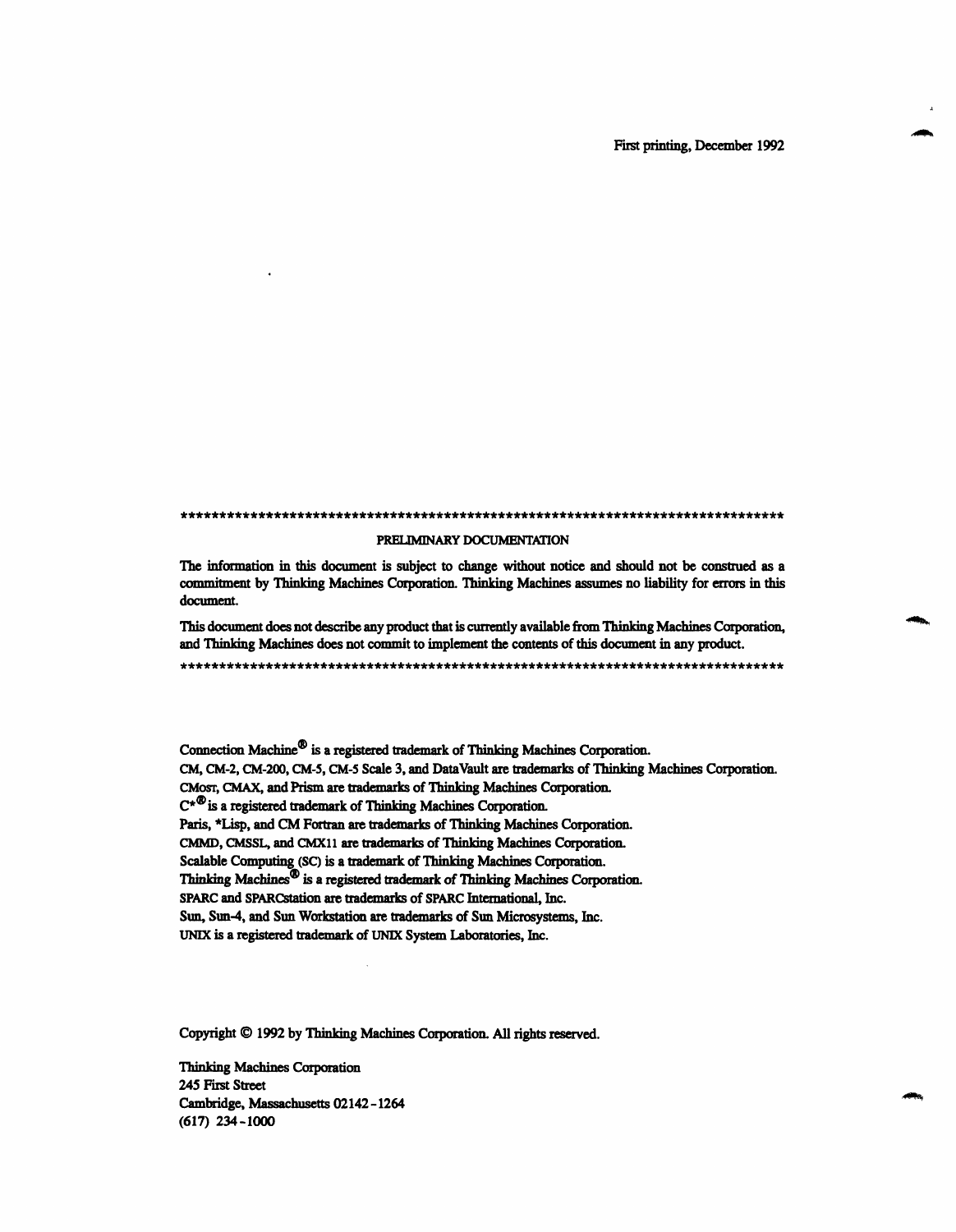# **Contents**

 $\ddot{\phantom{a}}$ 

 $\ddot{\phantom{a}}$ 

 $\frac{1}{2}$ 

 $\overline{\overline{z}}$ 

| $\mathbf{1}$ |  |
|--------------|--|
|              |  |
|              |  |
|              |  |
| 3            |  |
|              |  |
|              |  |
|              |  |
|              |  |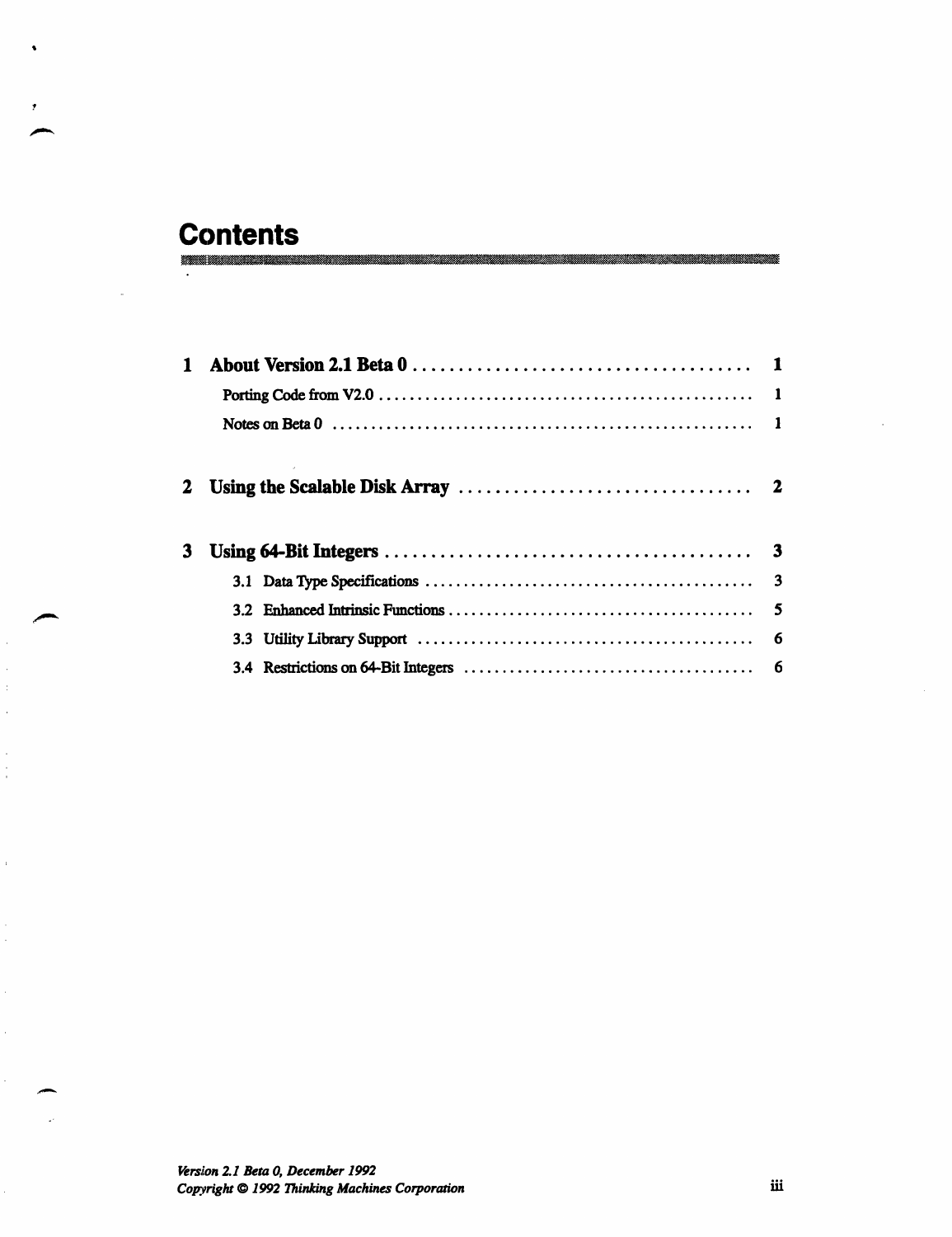## **Field Test Support**

Field test software users are encouraged to communicate with Thinking Machines Corporation as fully as possible throughout the test period. Please report any errors you may find in this software and suggest ways to improve it.

......... \_.\_.., x.M.~.~~iM o.~, ...........

When reporting an error, please provide as much information as possible to help us identify the problem. A code example that failed to execute, a session transcript, the record of a backtrace, or other such information is extremely helpful in this regard.

If your site has an applications engineer or a local site coordinator, please contact that person directly for field test support. Otherwise, please contact Thinking Machines' home office customer support staff:

| Internet<br>Electronic Mail: | customer-support@think.com                                                                                                 |
|------------------------------|----------------------------------------------------------------------------------------------------------------------------|
| uucp<br>Electronic Mail:     | ames!think!customer-support                                                                                                |
| <b>U.S. Mail:</b>            | <b>Thinking Machines Corporation</b><br><b>Customer Support</b><br>245 First Street<br>Cambridge, Massachusetts 02142-1264 |
| Telephone:                   | $(617)$ 234 – 4000                                                                                                         |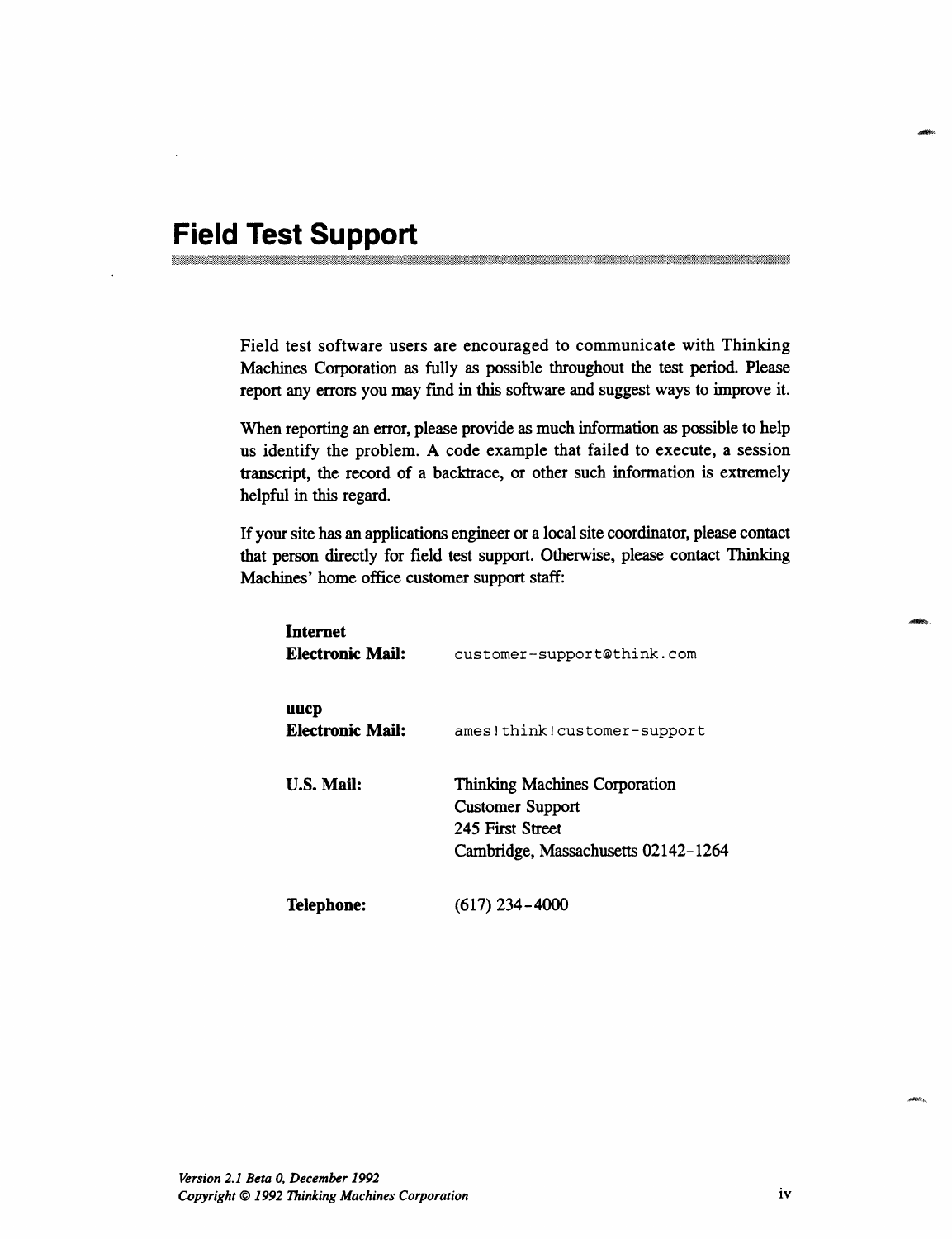## **CM Fortran Release Notes**

mm.

## **1 About Version 2.1 Beta 0**

This initial beta release of CM Fortran Version 2.1 provides the following new functionality for CM-5 systems with vector units:

- Support for the CM file system on the Scalable Disk Array.
- \* Support for the 64-bit integer data type in the CM Fortran language and Utility Library

#### **Porting Code from V2.0**

Version 2.0 programs should be recompiled and relinked to execute under Version 2.1 Beta 0.

#### **Notes on Beta 0**

- \* This beta release does not support UNIX profiling. Use of the cmf compiler option -pg causes a link-time error.
- \* The compiler issues a warning when asked to invoke a foreign compiler or to link with Sun libraries, since this behavior will be discontinued in a later beta release of V2.1. In the current release, however, it does still perform the requested operation.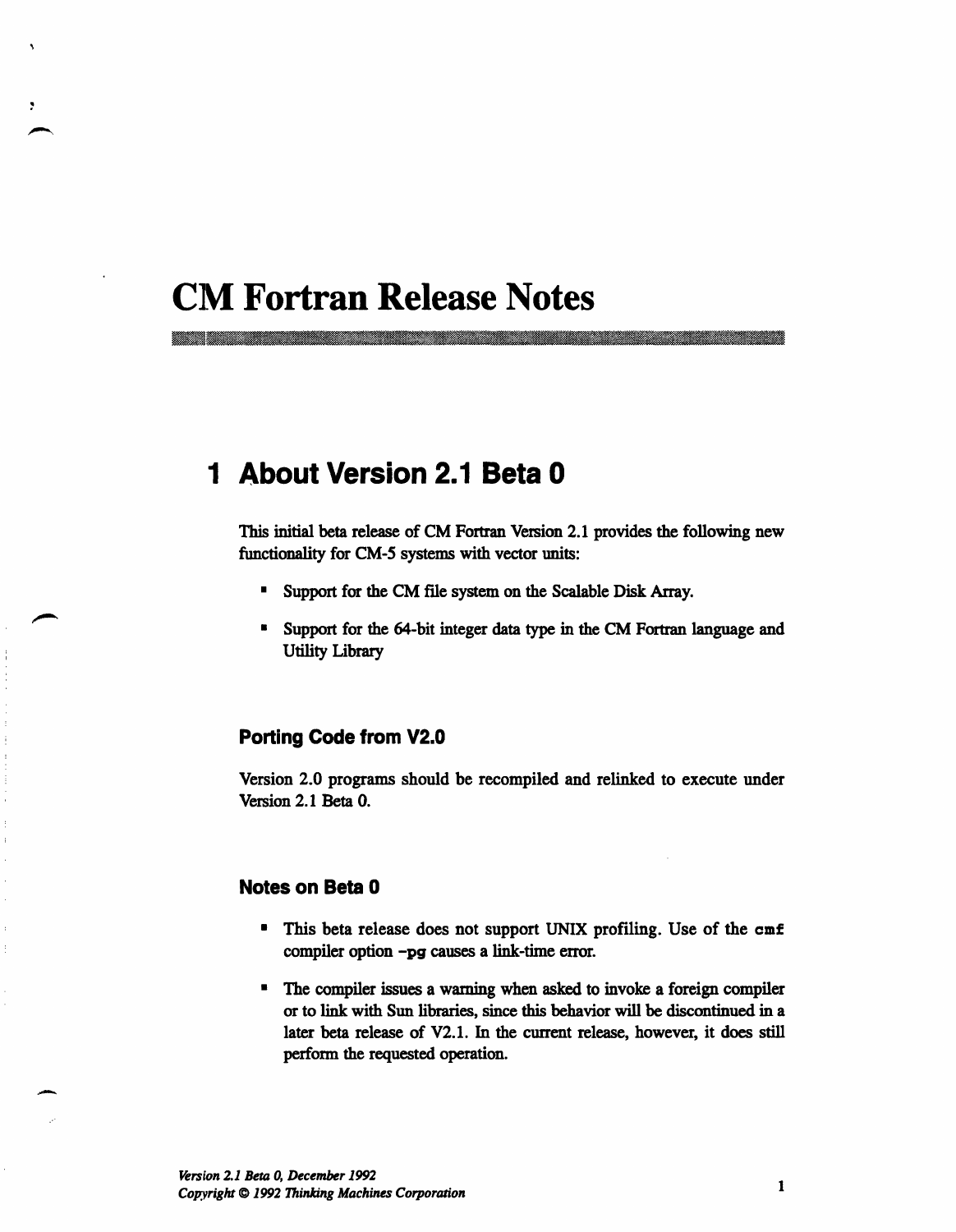2...@ v .2z.. ' ': *CM Fortran ReleaIe Note s* 

## **2 Using the Scalable Disk Array**

The CM-5 system now supports two CM file systems, in addition to the UNIX file system:

- \* The new SFS, or Scalable File System, which resides on the Scalable Disk Array.
- \* The CMFS, or CM (DataVault) File System, which resides on storage devices on the CMIO bus, including the DataVault, VMEIO host computer, and CM-HIPPI.

See the CM-5 I/O documentation for more information on the CM file systems.

The I/O procedures in the CM Fortran Utility Library support both CM file systems, transparently to the user.

For systems with more than one kind of storage device installed, the device affected by a call to a CM Fortran I/O procedure is governed by a site default or by the user environment variable **CMFS\_PATHTYPE.** For information on the defaulting behavior, see the CMOST man page for **CMFS\_PATHTYPE** or the CM I/O documentation.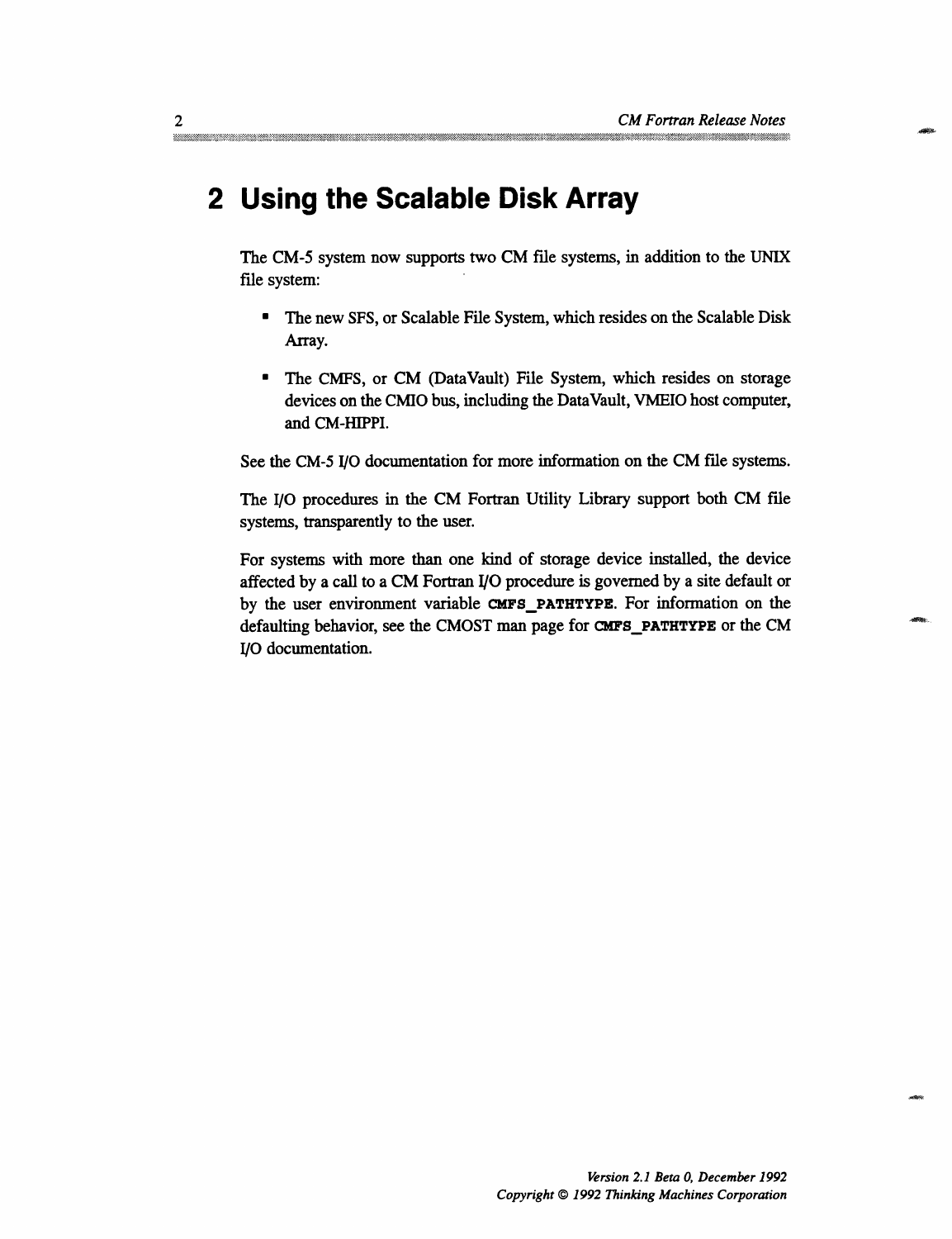$\overline{\mathbf{z}}$ 

## **3 Using 64-Bit Integers**

This version provides a new data type, the 64-bit integer, both for scalar data on the partition manager' and for parallel data on the vector units. This type will not be supported on CM systems without vector units.

## **3.1 Type Specifications**

CM Fortran now supports seven types for scalar and parallel data on CM-5 systems with vector units (along with character type for scalars only). The seven types, along with their lengths in bits and their predefined symbolic names are shown below.

| Data Type        | Length | <b>Symbolic Name</b> |
|------------------|--------|----------------------|
| <b>LOGICAL</b>   | 32     | (none)               |
| <b>INTEGER*4</b> | 32     | SINGLE INT           |
| <b>INTEGER*8</b> | 64     | _DOUBLE_INT          |
| REAL*4           | 32     | <b>SINGLE</b>        |
| REAL*8           | 64     | <b>DOUBLE</b>        |
| COMPLEX*8        | 32     | _SINGLE_COMPLEX_     |
| COMPLEX*16       | 64     | DOUBLE_COMPLEX       |

DOUBLE PRECISION (see REAL\*8) DOUBLE COMPLEX (see COMPLEX\*16)

Integer and floating-point values default to the 32-bit length. The cmf compiler provides an option, -double\_precision, that causes real values only to default to the 64-bit length.

You can declare the desired length of a variable by using the CM Fortran language extension *type \*length.* For example:

```
INTEGER*8 A
COMPLEX*16 Z
```
Alternatively, you can use the Fortran 90 *kind* mechanism, described below.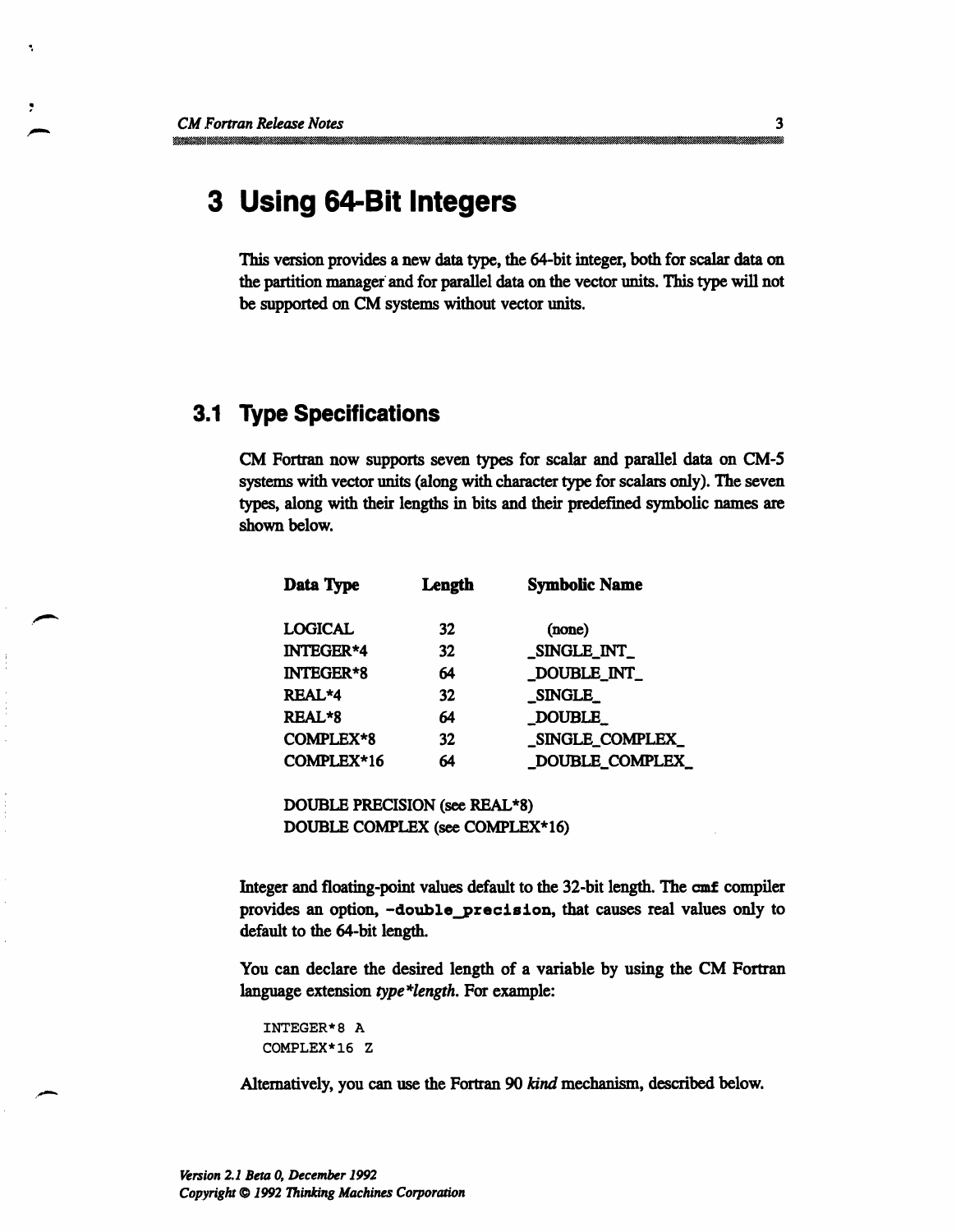### **KIND Keyword**

Fortran 90 describes the keyword **KIND,** which associates a length with the type in a specification statement. The value of **KIND,** called the *kind type parameter,* must be a scalar integer *initialization expression,* meaning a compile-time constant. In CM Fortran, it can be any constant expression that evaluates to 32 or 64. For example:

```
INTEGER(KIND=64) A
INTEGER(KIND=_DOUBLEINT_) B
REAL(KIND=_DOUBLE_) C
INTEGER LL
PARAMETER (LL=64)
INTEGER(KIND=LL) D
REAL(KIND=LL) E
```
#### **Typed Constants**

Fortran 90 introduces the notion of typed constants. To specify the type (including kind) of a literal constant, append an underscore and then an integer constant expression that evaluates to a valid **KIND** number. For example, a constant of type **REAL (KIND=\_DOUBLE\_)** could be written either as 1. **ODO** or as 1. 0 **DOUBLE-.**

Note the double underscore when the appended underscore of the typed constant is combined with the prepended underscore of the CM Fortran symbolic name for the kind type parameter:

```
INTEGER LL
PARAMETER (LL=64)
INTEGER(KIND=LL) D
D = 1234 64 + 1234 LL + 1234 DOUBLE INT
```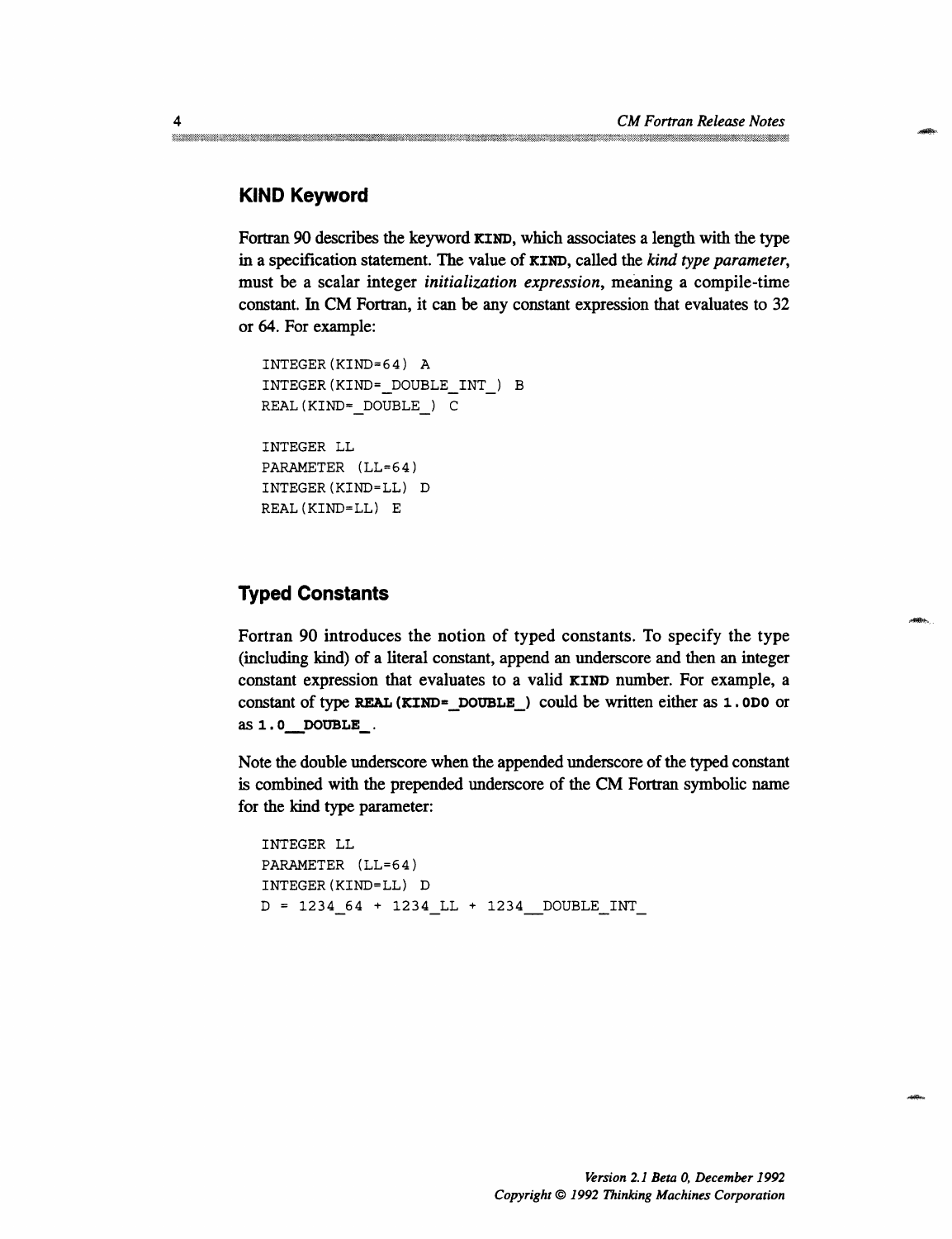۹

## **3.2 Enhanced Intrinsic Functions**

Another component of the Fortran 90 kind mechanism is the intrinsic inquiry function **KIND,** which takes a scalar or array argument and returns the kind type parameter of the argument. The returned value is itself a scalar of the default integer type **(NTGER\*4** in CM Fortran). For example,

```
INTEGER I
INTEGER*8 J
PRINT *, KIND(I) ! prints 32
PRINT *, KIND(J) ! prints 64
```
The **KIND** function can be referenced in specification statements as well as in executable statements.

In addition, the intrinsic functions **INT** and **NINT,** which convert a value of any numeric type to an integer, have been enhanced to take an optional KIND argument. The KIND argument is an initialization expression (constant) that specifies the desired length of the result. Examples of **INT** referenced with the **KIND** argument are:

```
INTEGER*8 BIGINT
INTEGER*4 SMALLINT
\sim \simBIGINT = INT(SMALLINT,KIND=64)
\ddotscBIGINT = INT(SMALLINT,KIND=KIND(BIGINT)) !KIND intrinsic
```
The three elemental intrinsics that inquire about the bit-level representation of integer and logical values behave as follows:

- **\*** POPCNT and **POPPAR,** which report the population count and population parity of the argument, always return an INTEGER\*4 result, for any argument of type **INTEGER\*4, INTEGER\*8,** or **LOGICAL.**
- **\* LEADZ,** which reports the number of leading 0 bits before a 1 bit is encountered, returns an **INTEGER\*4** result for **INTEGER\*4** and **LOGICAL** arguments, but returns **INTEGER\* 8** for arguments of type **INTEGER\*** 8.

The new and enhanced intrinsic functions all have on-line man pages. View them with the command man, specifying the function name in uppercase.